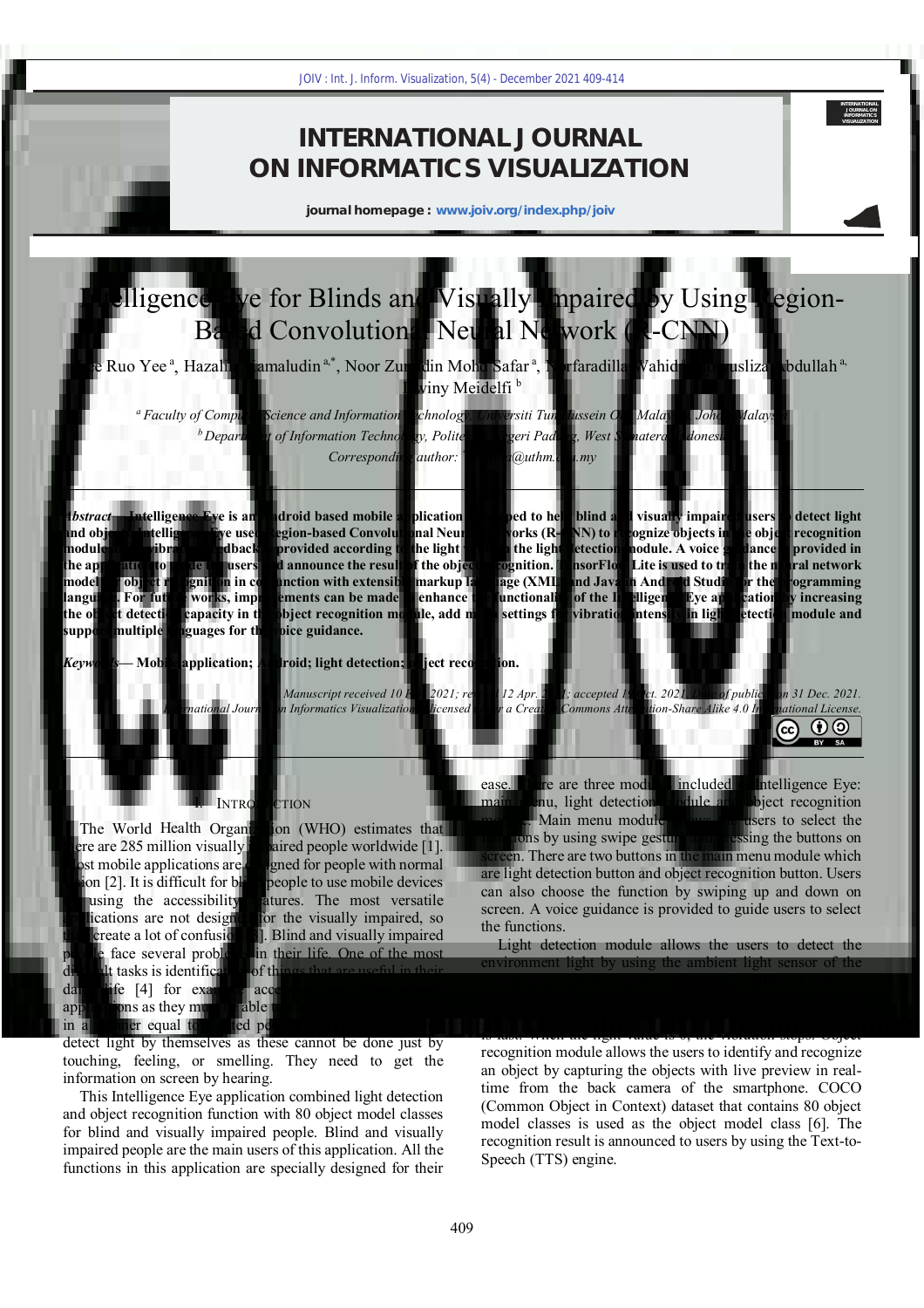By using Intelligence Eye, blind and visually impaired people can identify and recognize the objects, detect the environment light without help from others. The application guides them by using voice. Users can use swipe gestures to control the application. This reduces their time and effort for learning to use the application. Following are terms and works related to Intelligence Eye:

*1) Blind:* According to Cambridge Learner's Dictionary, blind is defined as unable to see [7]. In Oxford Student's Dictionary, blind refers to lacking the sense of sight. Blindness is defined as the state or condition of being unable to see because of injury, disease, or a congenital condition [8].

*2) Visual Impairment:* Visual impairment, otherwise called vision impairment or vision loss, is a diminished capacity to see to a degree that causes issues not fixable by usual means, for example, glasses [9]. Visual impairment is usually defined as the best-corrected visual acuity worse than 20/40 or 20/60  $[10]$ .

*3) Artificial Intelligence:* Based on Cambridge Advanced Learner's Dictionary [7], intelligence refers to the ability to learn, understand and make judgments or have opinions that are based on reason. Artificial Intelligence (AI) is defined as the theory and development of computer systems able to perform tasks normally requiring human intelligence, such as visual perception, speech recognition, decision making, and translation between languages [11].

Machine learning systems can automatically develop information shaping systems, rendering them more appealing than manually creating the software [12]. Machine learning is an implementation of Artificial Intelligence which allows machines the ability to automatically learn and improve on knowledge without being directly programmed. Machine learning focuses on the creation of computer programs that can access data and know for themselves.

TensorFlow is a large-scale and heterogeneous running machine learning system [13]. TensorFlow Lite is used for mobile applications. It is a lightweight framework intended to run prototypes on mobile or embedded devices. It can be used in Android Studio to create an application with Artificial Intelligence. It consists of an API for users to plug into their application [14].

*4) Object Recognition:* Object recognition is a computer technology related to computer vision and image processing which identifies instances in digital images and videos of semantic objects of a certain type [15]. It is a technical discipline that looks for ways to simplify all the work a human visual system can do.

*5) Object Recognition Methods:* Object recognition methods are usually either machine-based approaches or deep learning approaches. For machine learning approaches, support vector machine (SVM) is used to do the classification. Deep learning approaches that are capable of detecting endto-end artefacts without identifying specific features and are usually based on convolutional neural networks (CNNs) [16].

Neural network is a model of computation commonly used in machine learning to solve different tasks. Perceptron, the primitive neuron model, is a two-layer structure [17]. Feedforward networks such as Multi-layer Perceptron and Radial Basis Function networks are the most widely used family of neural networks for pattern recognition [18]. Neural network performance increases the number of invisible layers by increasing them to some degree.

*6) Region-Based Convolutional Neural Networks (R-CNN):*  R-CNN combines rectangular region proposals with convolutional neural network features. It is a two-stage detection algorithm. In an image that could include an entity, the first stage defines a subset of regions. In each area, the second stage classifies the artefact [16]. R-CNN has three variants to optimize, speed up or enhance the results of these processes [16].

*7) Ambient Light Sensor:* Ambient light sensor is a component in the smartphone that detects the nearby amount of light. It is used to provide data on the brightness of the light in the region. This data is typically used to adjust the ambient screen brightness control to save the battery from the monitor while maximizing the visibility [19]. It can detect the light by the reading of light intensity.

*8) Light Intensity:* Light intensity relates to the frequency or quantity of light produced by a single source of light [19]. It is the estimate of the wavelength-weighted energy produced by a light source. There are different light levels for different environments. The light level is also known as illuminance. Lux is used to measuring the illuminance level.

*9) Review on Existing System:* Three existing systems which are TapTapSee [20], Seeing Assistant Home Lite [21] and Seeing AI [22] are selected. All the systems have their own strengths and weaknesses.

TapTapSee from Net Ideas, LLC is a free Android and iOS image recognition application for blind and visually impaired people with a very simple interface [20]. To take a photo, the back camera needs to be aimed at the object and double-tap the screen. The photo is automatically uploaded to the servers and when a match is found, it speaks the item name. Its user interface is clear and easy to use, and it is a good application for the blind and visually impaired people.

Seeing Assistant Home Lite is a community of assistants developed for everyday tasks on iOS and Android apps for mobile devices [21]. It is a mobile application with many features including light and colour detection, barcode scanner, and barcode reader [23]. It mainly uses the back camera of the devices to perform its assigned activities, but it frequently provides inconsistent data, particularly when in light detection mode.

Seeing AI [22] is a free mobile application designed for the low vision community to recognize people, text, currency, colour, and objects. It is a Microsoft research project that combines cloud and AI together to create an intuitive device designed to help the sight-impaired to navigate their day. Many useful functions are provided in this application. Users may be confused sometimes as too many features in the application increase the chance of mistakes.

*10) Comparison of the System:* Three existing systems are chosen to be compared with the proposed system, Intelligence Eye. The three systems are TapTapSee [20], Seeing Assistant Home Lite [21] and Seeing AI [22]. Table 1 shows the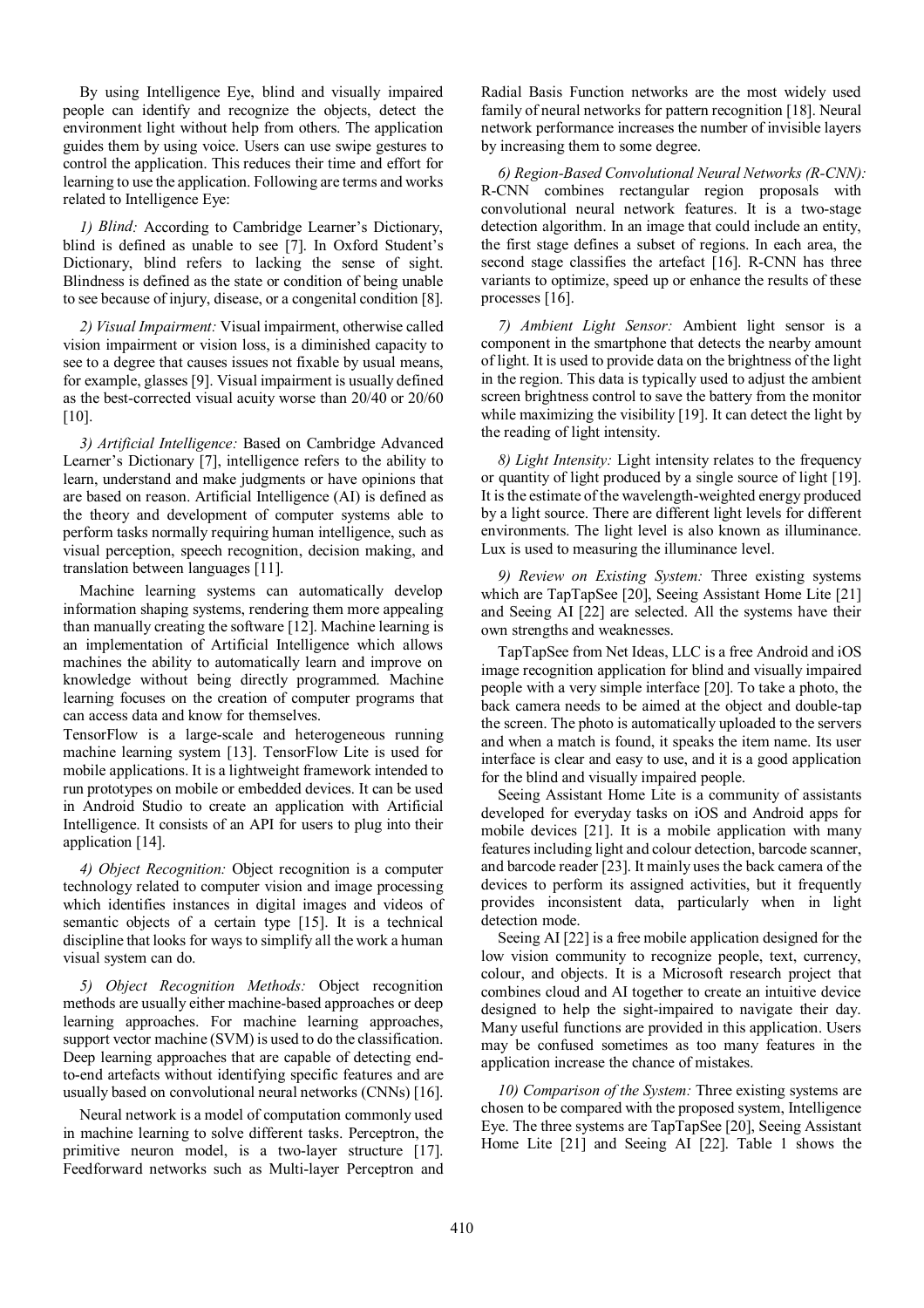comparison between the three existing systems and the Intelligence Eye on their characteristics and functions.

The rest of the paper is organized as follows: Section 2 presents the material and method. Section 3 presents the result and discussion of Intelligence Eye. Finally, Section 4 concludes the work, limitations and highlights the future direction for research of Intelligence Eye.

TABLE I COMPARISON OF THE SYSTEM

| Characteristics<br>Comparison | TapTapSee               | Seeing<br>Assistant                                          | Seeing AI                                                    | Intelligence<br>Eye                                          |
|-------------------------------|-------------------------|--------------------------------------------------------------|--------------------------------------------------------------|--------------------------------------------------------------|
| Hardware<br>Used              | Camera of<br>Smartphone | Camera of<br>Smartphone,<br>Light Sensor<br>of<br>Smartphone | Camera of<br>Smartphone,<br>Light Sensor<br>of<br>Smartphone | Camera of<br>Smartphone,<br>Light Sensor<br>of<br>Smartphone |
| Android<br><b>Based</b>       | Yes                     | Yes                                                          | No                                                           | Yes                                                          |
| Audio<br>Guidance             | No                      | Yes                                                          | Yes                                                          | Yes                                                          |
| Swipe<br>gestures             | No                      | No                                                           | No                                                           | Yes                                                          |
| Light<br>Detection            | No                      | Yes                                                          | Yes                                                          | Yes                                                          |
| Object<br>Recognition         | Yes                     | Yes                                                          | Yes                                                          | Yes                                                          |

## II. MATERIAL AND METHOD

## *A. Object-Oriented Software Development (OOSD)*

Object-oriented software development (OOSD) approach is used in software development as a framework for assuring the software to meet defined needs [24]. There are six phases contained in the object-oriented life cycle which are objectoriented planning, object-oriented analysis, object-oriented design, object-oriented implementation, object-oriented testing and object-oriented maintenance.

*1) Object-Oriented Planning Phase:* In the object-oriented planning phase, the problem statement, objectives, project scope, expected results and project significance are identified. The work plan of developing the application is modified in this phase to ensure it can be completed within the timeframe. A Gantt chart is created for the Intelligence Eye application. Research studies on similar information and knowledge from online resources and journal articles are undertaken. Comparison between the existing applications and the proposed application is conducted to analyse functions provided in each application and the limitations of existing applications.

*2) Object-Oriented Analysis Phase:* In this phase, the established requirements are gathered and collected. Hardware and software requirements are analysed for the development of the application. Unified Modelling Language (UML) diagrams are used to visually represent the relationship and interaction between the classes [25]. The yEd Graph Editor is used to create the UML diagrams.

For hardware requirements, the computer model used is Lenovo Legion Y520 with Central Processing Unit (CPU) Intel Core i5-7300HQ, Graphic Processing Unit (GPU) NVIDIA GEFORCE GTX 1050 2GB, Random Access Memory (RAM) 8GB and runs in Window 10 operating system. There are six software that have been used to develop, design, operate and maintain Intelligence Eye which includes Microsoft Word 2019, Microsoft Project 2019, Android Studio, TensorFlow Lite, Balsamiq Mockup 3 and yEd Graph Editor.

*3) Object-Oriented Design Phase:* Based on the requirement specifications stated in the previous phase, the design of Intelligence Eye is prepared in this phase. The prototype is created to define the information architecture and content of the application. A neural network model is designed by using TensorFlow Lite in this process to fulfil the functionality of object recognition.

*4) Object-Oriented Implementation Phase:* In this phase, units, which are the small parts of an application, are developed according to the interface design. A unit test is done for every unit in the initial testing stage. The neural network model is plugged into the Android Studio for object recognition. Accessibility functions such as voice guidance by using TTS is implemented to the application. Then, the units are combined to the system to develop the complete application.

*5) Object-Oriented Testing Phase:* In this phase, functional and non-functional requirements are tested to make sure that the completed application meets the established requirements during the analysis phase. To debug and improve the user experience, functional testing is carried out and correction is made once the bugs and issues are detected. The Intelligence Eye application is ready to be implemented at the end of the phase once the bug and issues are fixed.

*6) Object-Oriented Maintenance Phase:* In this phase, the developed application will be maintained and updated frequently. This will take three months to complete. However, this phase is not included in this project due to the time limitation.

#### *B. System Analysis*

*1) System Architecture Diagram:* In Intelligence Eye, through user interface, users can choose to use light detection function or object recognition function by using swipe gestures or pressing buttons. In the light detection function, it will request permission to use the ambient light sensor and vibration sensor of the device. TTS engine is used to instruct users to use the light detection function. The ambient light sensor responses to the system for the light intensity reading. Vibrator sensor responses to the vibration feedback according to the light intensity reading. In object recognition function, it requests training data and the training data responses to the system when the user wants to recognize an object. The TTS engine is required for the voice guidance and the announcement of result in object recognition function.

#### *C. Requirement Analysis*

*1) Functional Requirement:* Functional requirements are product features or functions to be implemented by developers to enable users to perform their tasks. For the light detection function, it allows the user to detect the brightness of environment light. A vibration feedback with different patterns according to the light intensity. For object recognition function, it allows the user to recognize the objects in real time by capturing images from the camera of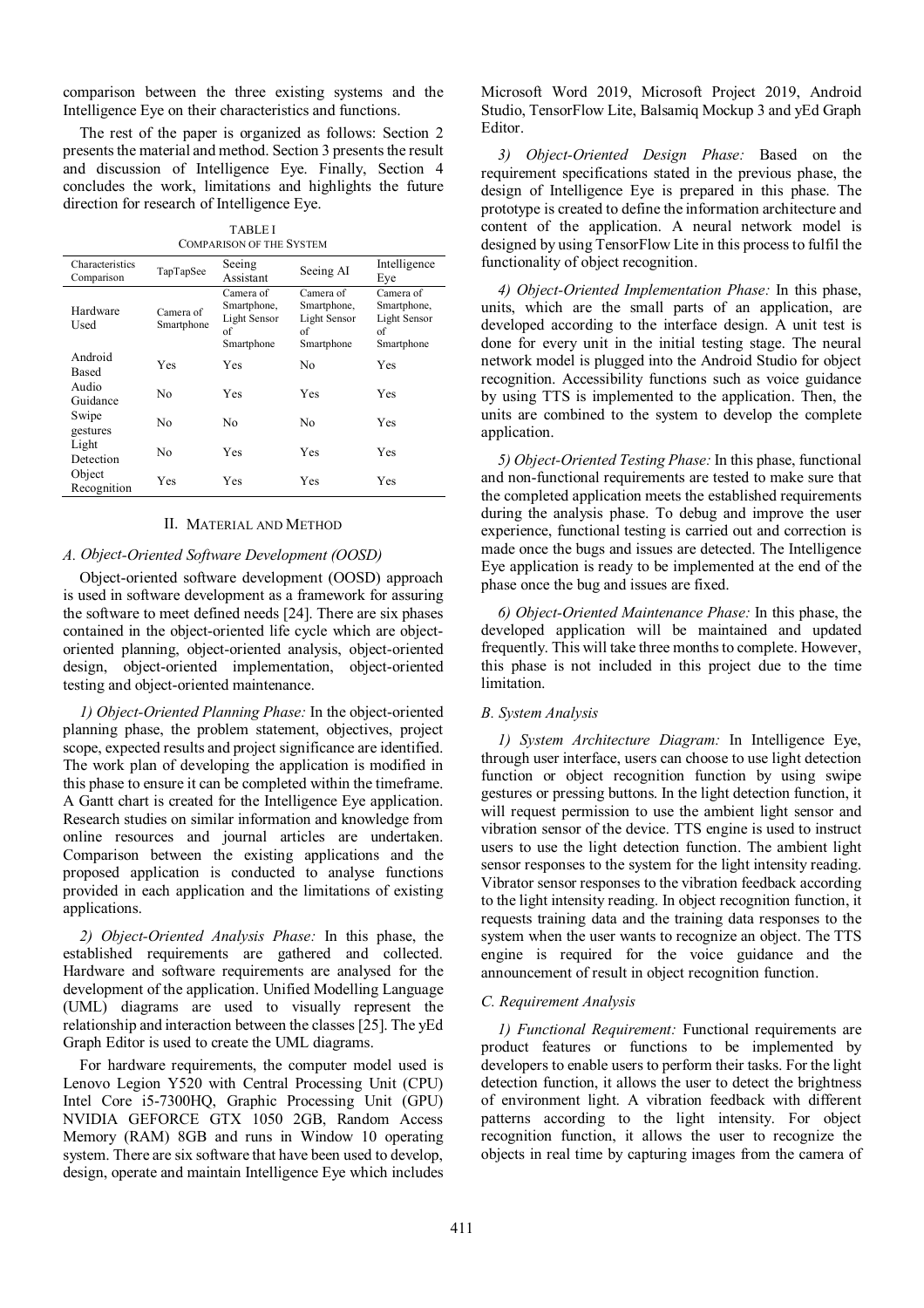the device. The result is announced after the recognition process.

*2) Non-Functional Requirement:* A non-functional requirement is a measure that lays out parameters that can be used to determine the functionality of a process rather than specific behaviours. For usability requirements, users are able to learn and operate the application since it is user friendly to blind and visually impaired users. For performance, the response time is reasonable when operating the application. Intelligence Eye also must be available at any time. The maintenance features must be kept updated and repaired to improve the performance of the application.

## *D. Unified Modelling Language (UML)*

*1) Use Case Diagram:* There are a total of nine use cases for this application which includes choose function, voice guidance, swipe gestures, get light value, voice guidance, vibration feedback, capture image, recognize object in scene and speak result. Users are allowed to choose a function by using swipe gestures and pressing the buttons on the main menu page of Intelligence Eye. Voice guidance is provided in the main menu to guide the user. In the light detection function, an ambient light sensor is used to get the light value. Vibrator sensor is used to vibrate in different patterns according to the light value to alert the users. Voice guidance is provided to guide users for light detection. In object recognition function, the user is able to capture an image and the neural network model recognizes the object in the scene. After the recognition process, the TTS engine is used to announce the result.

*2) Sequence Diagram:* In Intelligence Eye, users can choose a light detection function from the system interface. Once users choose to detect the light, ambient light sensor and vibration sensor are initiated and the value of light intensity is read. The light value is sent back to the system and the system will vibrate in different patterns according to the light value. Users can choose an object recognition function from the system interface. Users are able to capture images with the camera of the device. Once an image is captured, the neural network model recognizes the object in the scene by comparing it to the trained data. The result is then converted to text and announced by the TTS engine.

*3) Class Diagram:* There are six classes in Intelligence Eye which includes MainActivity, LightSensor, LightDetect, Object, ObjTrain and CameraActivity.

*4) Activity Diagram:* Intelligence Eye starts with a main menu. Users need to choose the function from the menu by pressing the buttons or using swipe gestures to continue using the application. There are two functions that can be chosen in the application which are light detection and object recognition. If users choose light detection, the application goes to light detection activity. The light detection protocol is started. If the "Start" button is pressed, then the application starts to detect the light. If the "Stop" button is not pressed, the application vibrates in different patterns according to the value of light intensity until the "Stop" button is pressed. If users choose object recognition, the application invokes the camera module. Image is captured and the neural network model is invoked to recognize objects in the scene. The result is then announced by the TTS engine.

## *E. System Design*

*1) Prototype:* Generally, a prototype is used to evaluate a new design to improve system analysts and users' precision. Figure 1 shows the splash screen of Intelligence Eye while Figure 2 shows the main menu of Intelligence Eye. Light detection interface as shown in Figure 3 while object recognition interface as shown in Figure 4.



### III. RESULT AND DISCUSSION

## *A. Implementation of Intelligence Eye Application*

Intelligence Eye is developed using Android Studio which is a software that is specially designed for Android development. Java and XML programming language is used to develop the application in Android Studio. XML is a programming language that is used to design the layout for the user interface. While Java programming language is used to compile and execute the module by using Java Development Kit (JDK).

*1) Text-to-Speech Engine:* Text-to-Speech engine is implemented in all activity classes for the voice guidance and to speak out the result of a recognized object.

*2) onSwipeTouchListener() Class: onSwipeTouchListener()*  class is implemented in Menu activity and LightDetector activity for the swipe gestures function.

*3) Splash Screen Activity:* Splash screen activity is a module that acts as a start-up screen which appears when the application is launched. The logo of the application is animated, and a welcome message is presented by the TTS engine to welcome the user. It redirects to the main menu screen after 3 seconds.

*4) Menu Activity:* Menu activity is the first page shown to the user when the splash screen of Intelligence Eye is redirected. It consists of two buttons that redirect to light detection activity and object detection activity. Voice guidance is spoken to guide users to control the application.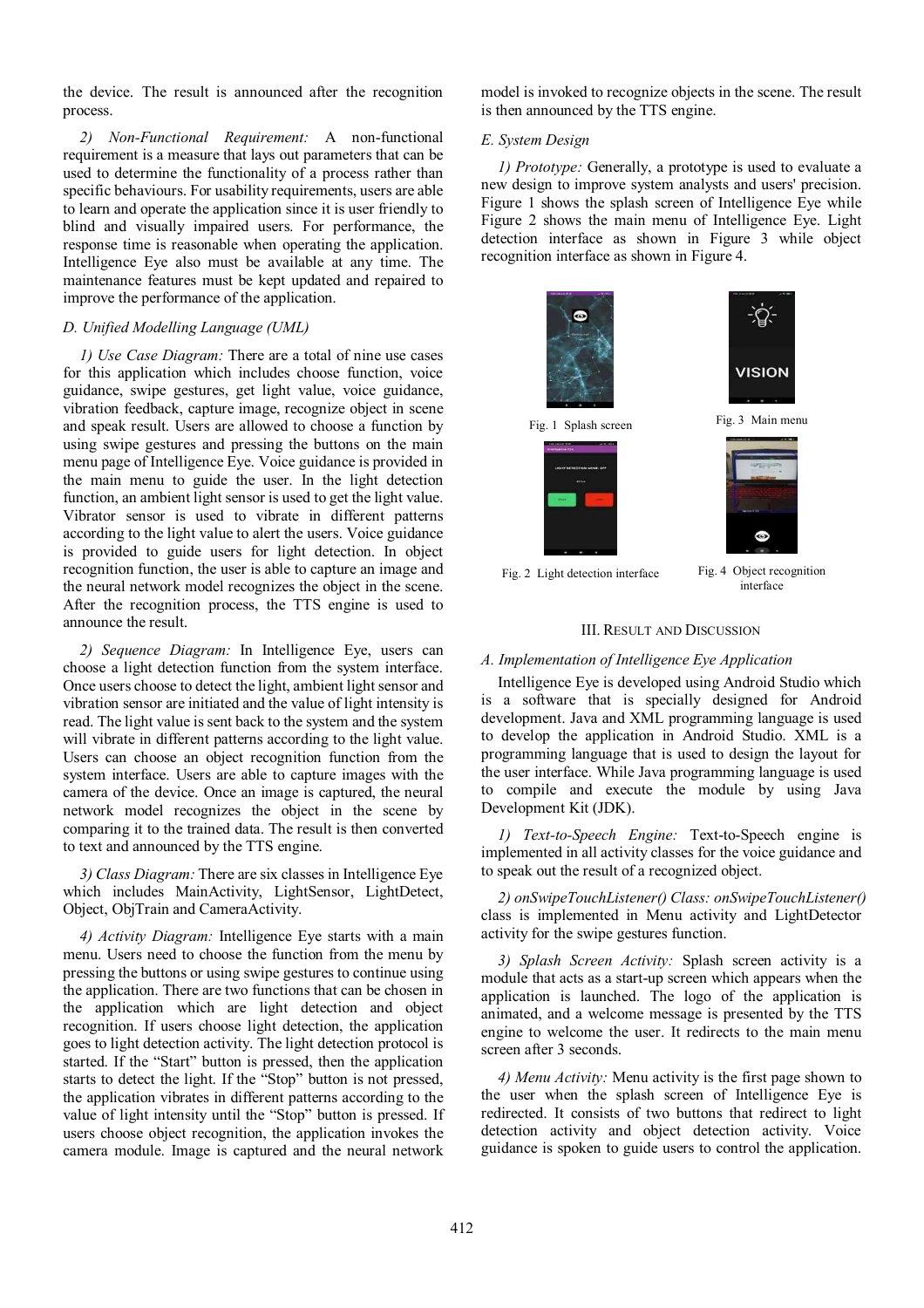Users can choose the function by pressing buttons or using the swipe gesture.

*5) LightDetector Activity:* LightDetector activity is the activity for light detection module of Intelligence Eye application which is to detect the environment light and give a vibration feedback to the user according to the light value. TTS engine is implemented in this activity to guide the user to swipe up for starting the detection and swipe down on screen to stop the detection. OnSwipeTouchListener() class is implemented in this activity to detect the swipe gestures of the user.

*6) Detector Activity:* Detector activity is the activity for object recognition module of Intelligence Eye application which is used to detect the objects around the blind users and give a verbal feedback for the detection results. TTS engine is implemented in this activity to speak out the name of the objects. COCO dataset which has 80 object classes is used as the model to detect objects in Intelligence Eye. This convolutional neural network is used in conjunction with an API model by TensorFlow Lite to transfer the images to it for inference.

## *B. Functional Testing*

*1) Test Plan:* Test plans are developed to test whether an Intelligence Eye application meets its requirements. Test plans for each module of Intelligence Eye are tested and all the results are as expected.

*2) Functional Testing for Object Recognition Module:* A functional test is carried out to test on the number of objects detected by the object detection modules. A total of 80 objects are used to test for the object detection module. Figure 5 shows the results of animals that can be detected by the object recognition module. Figure 6 and Figure 7 show the results of common objects that can be detected. Figure 8 shows the food that can be detected while Figure 9 shows the kitchen utensils that can be detected by object recognition module. Figure 10 shows the results of sport equipment while Figure 11 shows the outdoor objects that can be detected. Figure 12 shows the common objects that can be detected by the object recognition module.



Fig. 5 Result of animal detected



Fig. 6 Result of common objects detected-1



Fig. 7 Result of common objects detected-2



Fig. 8 Result of food detected



Fig. 9 Result of kitchen utensils detected



Fig. 10 Result of sport equipment detected